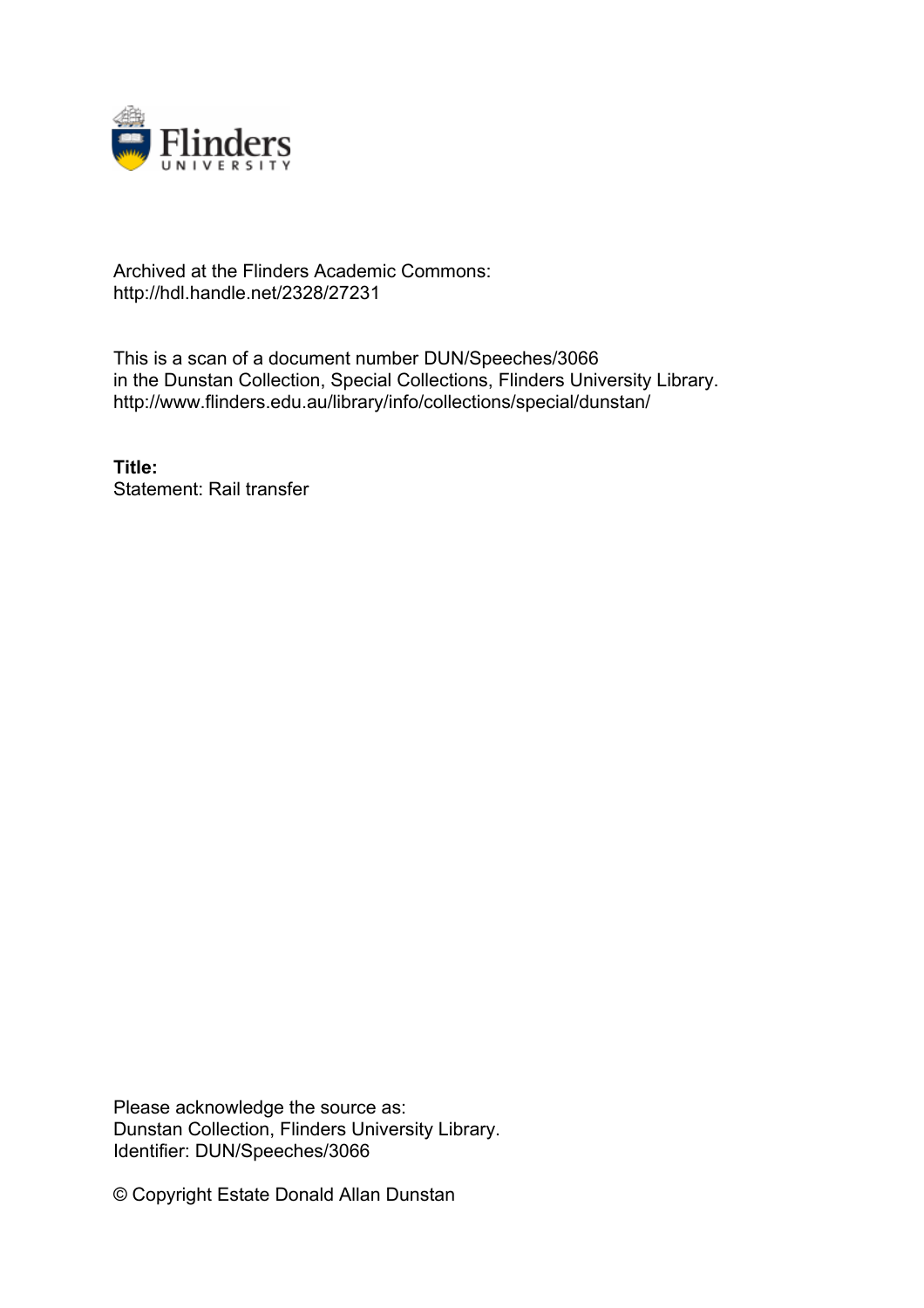*306&* 



**STATEMENT** 

**from the Premier** 

Date.................. **Embargo**  August 10, 1976.

**State Administration Centre, Victoria Square, Adelaide, South Australia 5001 227 2688** 

## RAIL TRANSFER

It appears that Mr. Fraser is attempting to use some legal chicanery to break a solemnly recognised contract which was approved and ratified by both the South Australian and Federal Parliaments last year.

In fact, in Federal Parliament, all the members of the then Liberal- $\,\parallel$ ational Country Party Opposition voted for the railways transfer agreement, They did so after a State election had been fought on the issue- and the people of South Australia had clearly supported the transfer.

The terms of the agreement are clear. It protects the advantages South Australia gets on its railways operations, and ensures that no employee of the South Australian railway system is disadvantaged by the transfer.

Mr. Fraser knew the terms of agreement when he voted for it last year. The advantages which came to South Australia were well known and were clearly stated in both Parliaments but despite this, Mr. Fraser is now apparently thinking of reneging on the agreement, or threatening to do so in order to force us to agree to changes in the conditions.

 $\lambda$  . Fraser is trying to bludgeon South Australians out of rights which they have insisted on. Those rights are that our competitive position in freight should not be altered, that railways employees should be protected and that services to country areas should not be stopped or cut back without the State Government's consent or the order of an arbitrator, who must take into account community and social factors as well as economic ones

The issues involved in the transfer, and the terms of the agreement, were fully debated at the time. The agreement is a legal, valid and binding one. It appears that Mr. Nixon has acknowledged that but Mr. Fraser seems to be suggesting that the Federal Parliament should unilaterally alter the legislation in order to avoid what was a solemn contract and undertaking . ratified by both Parliaments. If this is the way that Mr. Fraser proceeds, no State Government would ever be safe in making any agreement of any kind with the Commonwealth Government, nor indeed would any private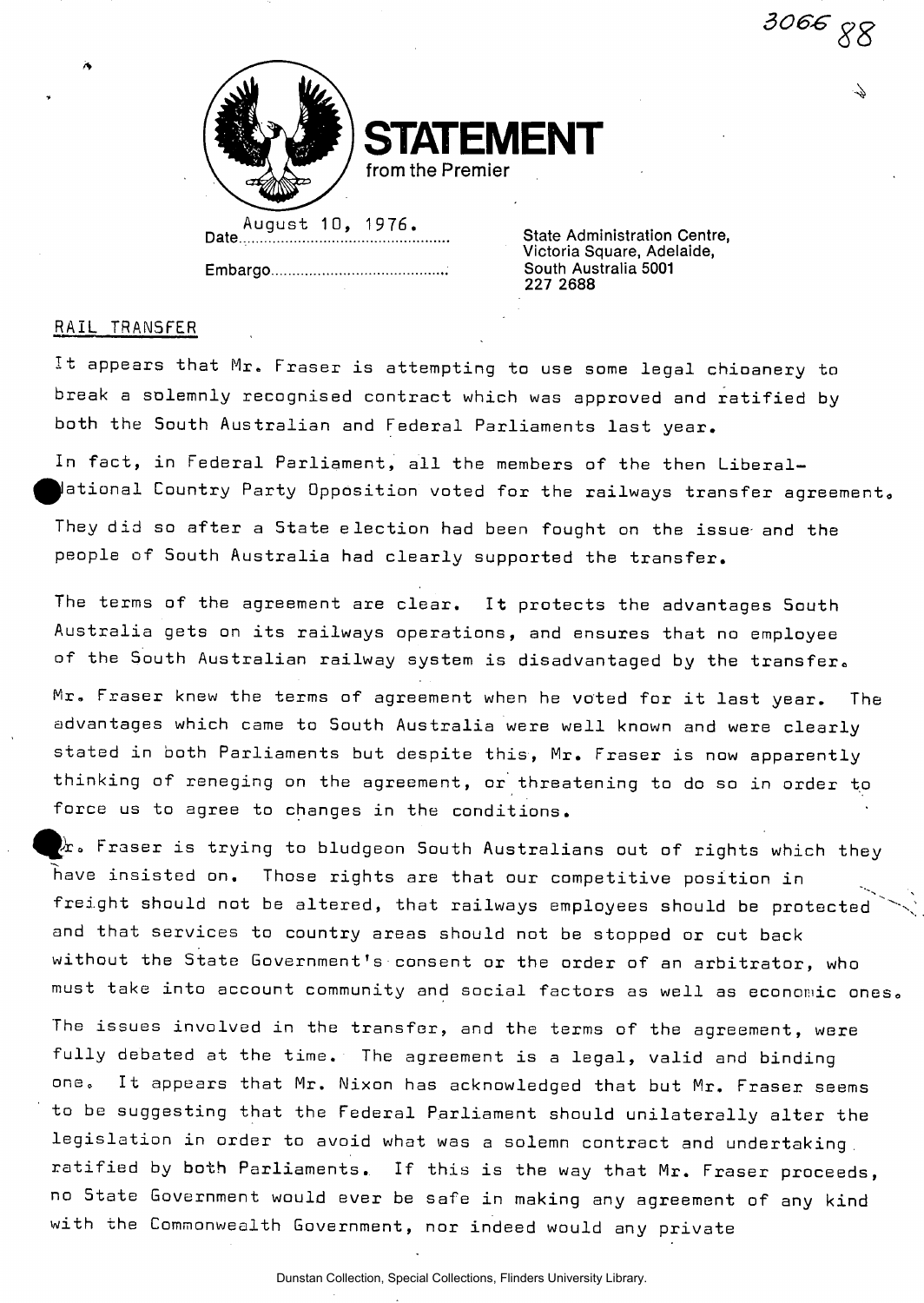

**IFNT from the Premier** 

August 10, 1976. State Administration Centre. **Date:...- State Administration Centre, Embargo ...........................**...

**Victoria Square, Adelaide, 227 2688** 

## RAIL TRANSFER

It appears that Mr. Fraser is attempting to use some legal chioanery to break a solemnly recognised contract which was approved and ratified by both the South Australian and Federal Parliaments last year.

In fact, in Federal Parliament, all the members of the then Liberal-  $\parallel$ ational Country Party Opposition voted for the railways transfer agreement. They did so after a State election had been fought on the issue and the people of South Australia had clearly supported the transfer.

The terms of the agreement are clear. It protects the advantages South Australia gets on its railways operations, and ensures that no employee of the South Australian railway system is disadvantaged by the transfer.

Mr. Fraser knew the terms of agreement when he voted for it last year. The advantages which came to South Australia were well known and were clearly stated in both Parliaments but despite this, Mr. Fraser is now apparently thinking of reneging on the agreement, or threatening to do so in order to force us to agree to changes in the conditions.

 ${\bf r}$ . Fraser is trying to bludgeon South Australians out of rights which they have insisted on. Those rights are that our competitive position in freight should not be altered, that railways employees should be protected and that services to country areas should not be stopped or cut back without the State Government's consent or the order of an arbitrator, who must take into account community and social factors as well as economic ones. The issues involved in the transfer, and the terms of the agreement, were fully, debated at the time. The agreement is a legal, valid and binding one. It appears that Mr. Nixon has acknowledged that but Mr. Fraser seems to be suggesting that the Federal Parliament should unilaterally alter the legislation in order to avoid what was a solemn contract and undertaking ratified by both Parliaments. If this is the way that Mr. Fraser proceeds, no State Government would ever be safe in making any agreement of any kind with the Commonwealth Government, nor indeed would any private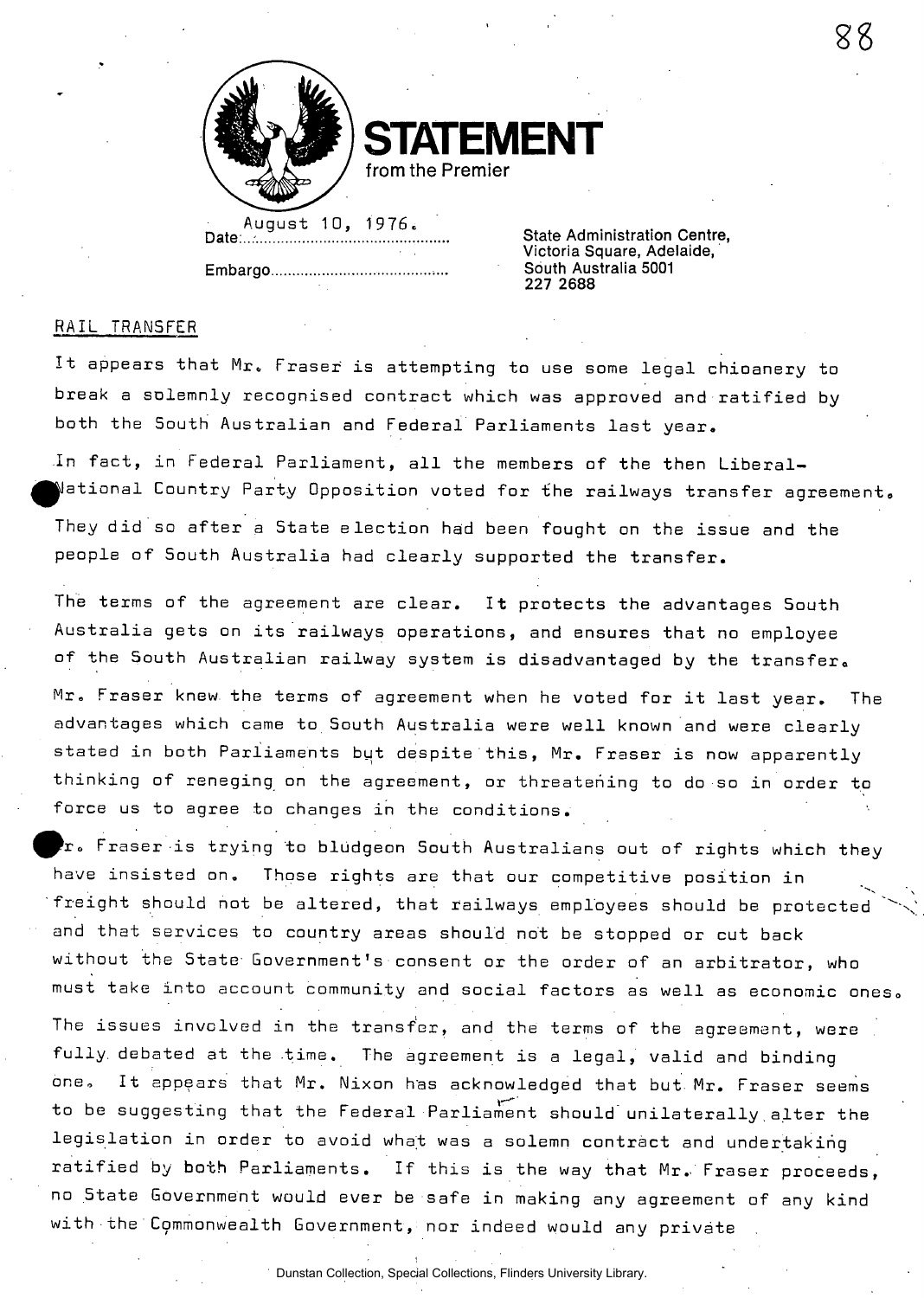organisation, because Mr. Fraser would be supporting the principle of opportunist repudiation

**- 2 -**

79

The benefits which South Australia has gained from the transfer are great. In the short term, the 5tate Budgetary situation is better than any other State's, and this has enabled us to lessen the impact of Mr. Fraser's cuts in Federal Government funds for housing, roads, hospitals and so on.

As I said at the time this issue was exhaustively and publicly debated, the long term benefits to South Australia are very substantial. Without the railways transfer, South Australia would have faced a deficit on its country and interstate railways of more than \$800 millions over the next ten years.

Not only have we avoided that deficit, but under the terms of the agreement South Australia gains \$600 million over that time.

It is a very good deal for South Australia. As I said at the time, it is the best financial deal in the State's history.

Most importantly, it is a solemnly recognised contract between the two Governments.